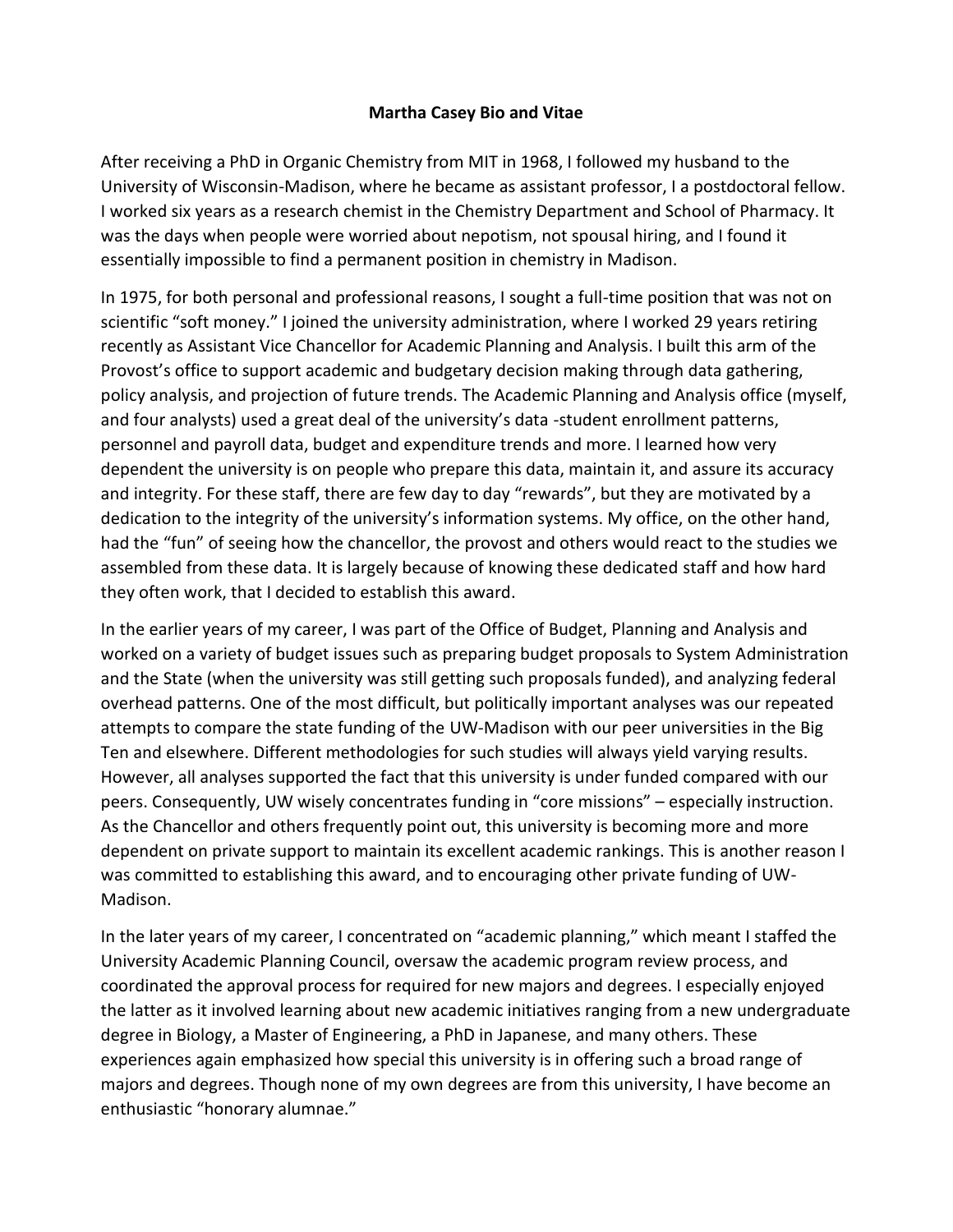## **Curriculum Vitae**

Martha Link Casey August 2005

Undergraduate Degree: A.B. Bryn Mawr College, 1964, magna cum laude, senior honors thesis in chemistry.

Graduate Degree: Ph.D. in Organic Chemistry, 1968, Massachusetts Institute of Technology. Thesis under the direction of Professor Daniel S. Kemp entitled "Base Catalyzed Decomposition of Substituted Benzisoxazoles: A Re-evaluation of the Significance of the Value."

Postdoctoral: University of Wisconsin-Madison, 1968-69 with Professor Harlan Goering

Professional Development Programs: UW Madison Management Development Program, 1987-88. Harvard Management Development Program, Summer 1989.

Professional Societies: American Association of Higher Education American Chemical Society Association of Institutional Research Society for College and University Planners Sigma Delta Epsilon

Honors: Sigma Xi, NIH Predoctoral Fellow, 1965-68.

Professional Employment:

Assistant Vice Chancellor for Academic Planning and Analysis– Office of the Provost. University of Wisconsin-Madison, 1996-2003. (Until recently my office was part of the Office of Budget, Planning and Analysis and reported jointly to the Provost and Vice Chancellor for Administration.) Back-up appointment as a "Distinguished Academic Planner." Direct the Academic Planning and Analysis unit, which includes a group of four planners with assignments including:

Academic Planning

- Advise the Provost and Chancellor on policies and procedures related to review and evaluation of programs
- University Academic Planning Council (staff director)
- Oversight, on behalf of Provost's Office, of program review and new program development processes.
- Oversight of the approximately 100 discipline-specific accreditations carried out in an ongoing cycle at UW-Madison and of institutional policies on relating to accreditation.

Policy analysis and data for decision support

• Development of a UW-Madison Data Digest, now in annual production.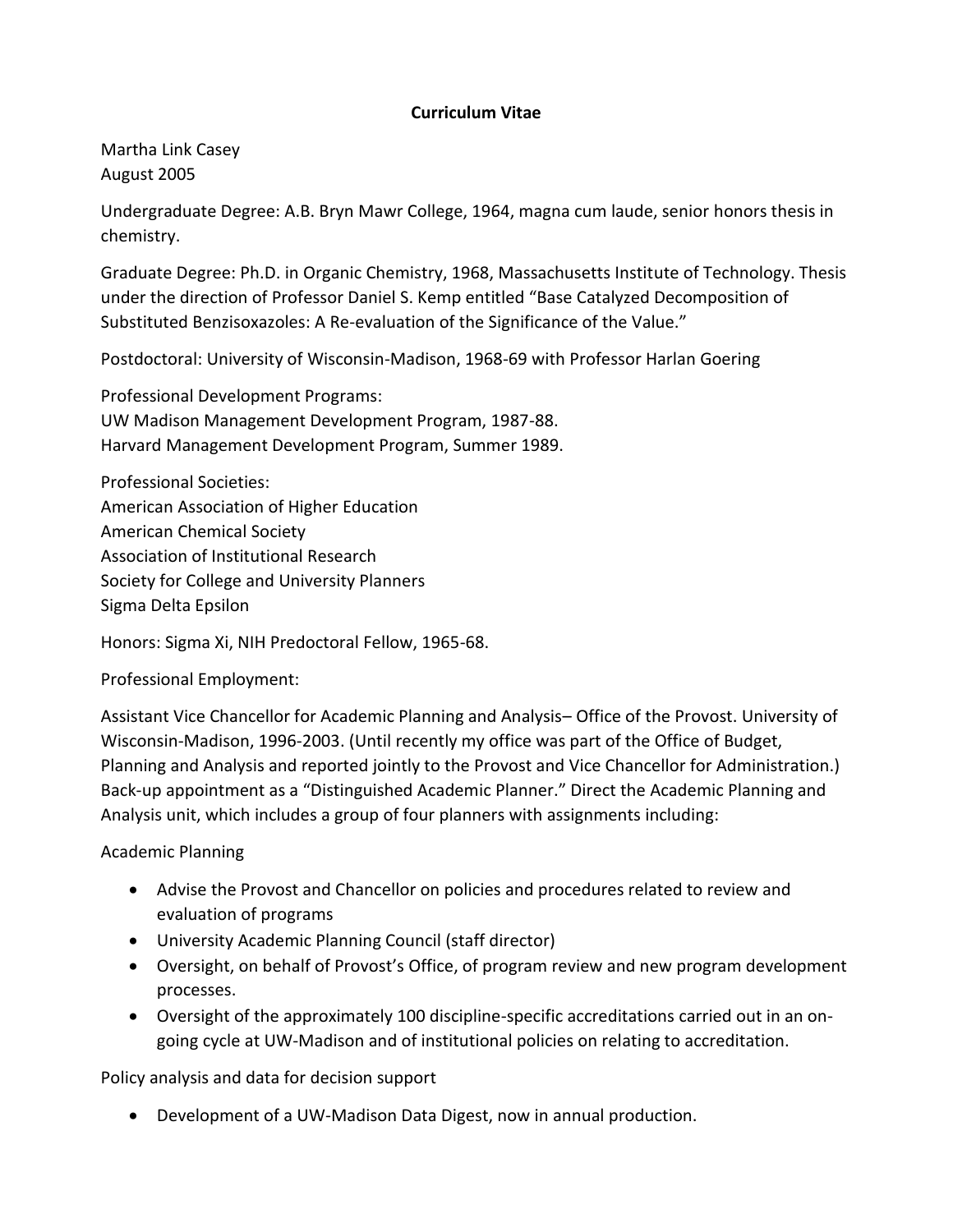- Development of "Departmental Planning Profiles", data profiles on each of UW-Madison's 125 departments that can be used in conjunction with program review and other planning exercises. Recently developed and still under review by deans.
- Official university enrollment projections, and projections of tuition revenue.
- Institutional accountability measures and developing quantitative indicators for use in accountability.
- Faculty teaching load analysis and policy.
- Faculty salary analysis and studies of gender equity in salaries.
- Student graduation and retention patterns.
- Faculty turnover patterns and projection of impact on academic programs.
- Represent UW-Madison in the American Association of Universities Data Exchange, the single best source of comparative analyses of UW-Madison salaries, faculty workload, expenditure and enrollment patterns with those of other major research universities. Prepare comparisons with other AAU universities and understand the limitations of these comparisons.

Previous Professional Employment

## Administrative

Assistant Director, Office of Budget, Planning and Analysis, and Program Coordinator, Office of the Vice Chancellor for Academic Affairs, University of Wisconsin-Madison, 1974-1996.

## Chemistry-related

Lecturer, Department of Chemistry, University of Wisconsin-Madison, Fall 1978. (Taught Chemistry 346, advanced organic chemistry laboratory course).

Lecturer, Department of Chemistry, University of Wisconsin-Madison, Spring 1975. (Taught Chemistry 344, introductory organic chemistry laboratory course).

Research Associate in Chemistry, Department of Chemistry, University of Wisconsin-Madison, 1972-1974. (Chemical research with Professor Howard Whitlock on 13C and 1H NMR of biologically interesting molecules.)

Research Associate in Pharmacy, School of Pharmacy, University of Wisconsin-Madison, 1970- 1972. (Chemical research with Professor Charles Sih on rifamycins, prostaglandins, and other natural products.)

Research Associate in Chemistry, Department of Chemistry, University of Wisconsin-Madison, 1968-1969. (Chemical research with Professor Harlan Goering on solvolysis mechanisms of nonclassical carbonium ions.)

Teaching Assistant and N.I.H. Predoctoral Fellow at M.I.T., 1964-1968.

Administrative Committee appointments: Have represented UW-Madison on many campuswide, systemwide and national committees including: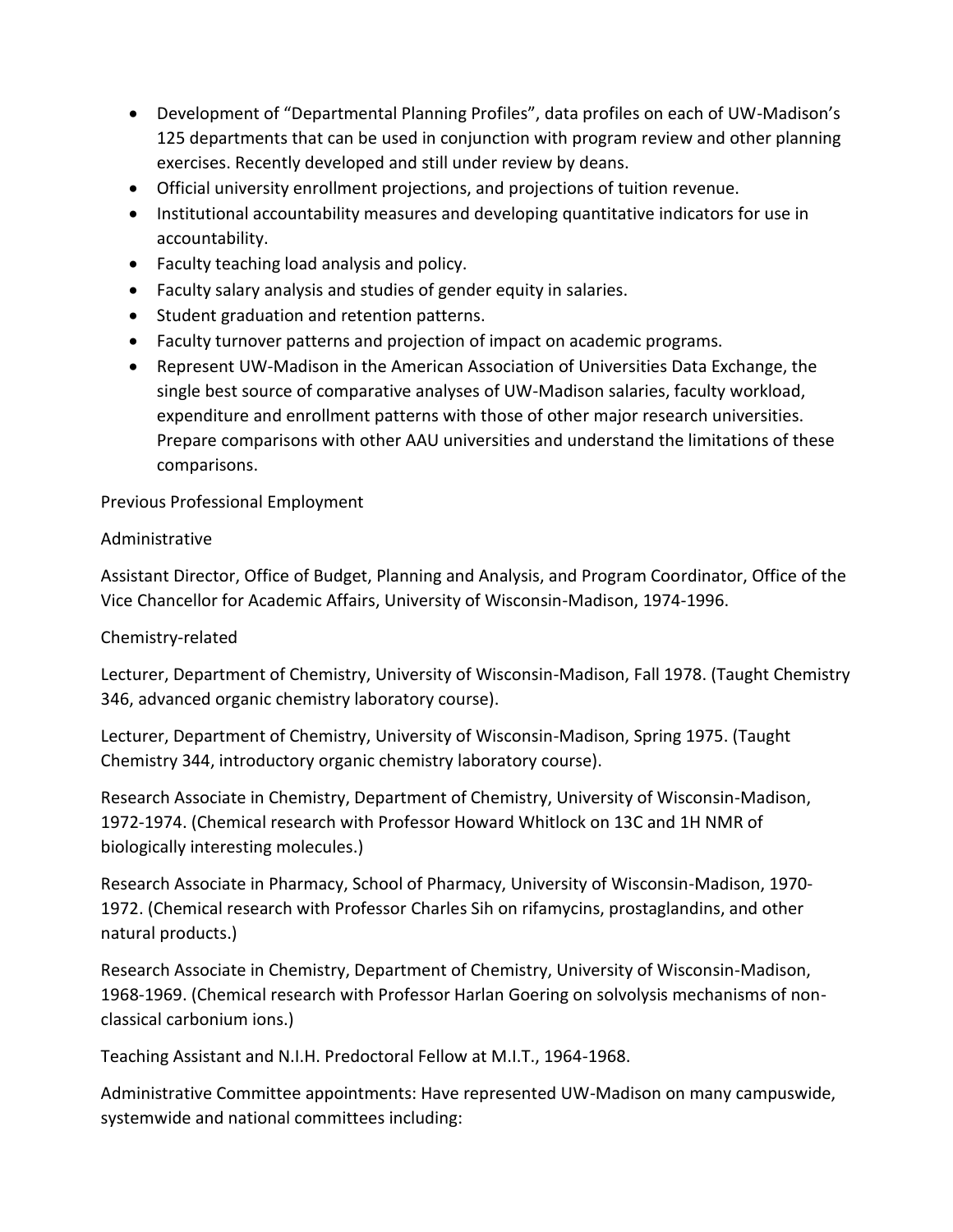CIC Accreditation Network (currently) AAU Data Exchange (for many years, now a member of my staff) Committees that prepared UW-Madison for North Central Accreditation visits in 1989 and 1999 UW System Working Group on Faculty and Academic Staff Compensation (first UW-Madison academic staff representative) UW Undergraduate Teaching Improvement Council (six years) UW System working groups on program array and academic program development Chemistry-related appointments in the American Chemical Society: Council Policy Committee, elected member beginning in 2003. James Flack Norris Award Canvassing Committee, 2002. National American Chemical Society Council, Councilor and Alternate Councilor representing Wisconsin Section, 1982-present. Committee of Economic and Professional Affairs, 1999-2002. Budget and Finance Committee, 2000-2002. Women Chemists Committee, 1986-87 and 1995-96 Committee on Membership Affairs, 1986-87. Wisconsin Section of the American Chemical Society, chair, 1980;

Secretary-Treasurer, 1975.

Civic and Public Service Activities:

Director-at-Large, University of Wisconsin Alumni Association, 1995-2001. Member, Downtown

Rotary, Madison, Wisconsin, 1995-present. Trustee,

Madison Rotary Foundation, 2001-2003.

President, Board of Directors, University Club, University of Wisconsin-Madison, 1993-1995.

Member, Madison Opera Guild, Board of Directors, 1987-2000.

Founding Member, University Day Care Committee, 1971-76.

Alumnae representative, Bryn Mawr College (in Madison), 1968-1985.

Recent Presentations at National Meetings:

"Assessing Program Array as a Context for Planning", paper presented at the national meeting of the Society of College and University Planning, Chicago, Illinois, July 1997.

"Program Array: How Can it be Evaluated?" paper presented at the national forum of the Association of Institutional Research, Albuquerque, New Mexico, May 1996.

"Faculty Teaching Loads: What are States Requiring? How are Institutions Responding?" Chair of a panel at 1995 national forum of the Association of Institutional Research, Boston, Massachusetts, May 1995.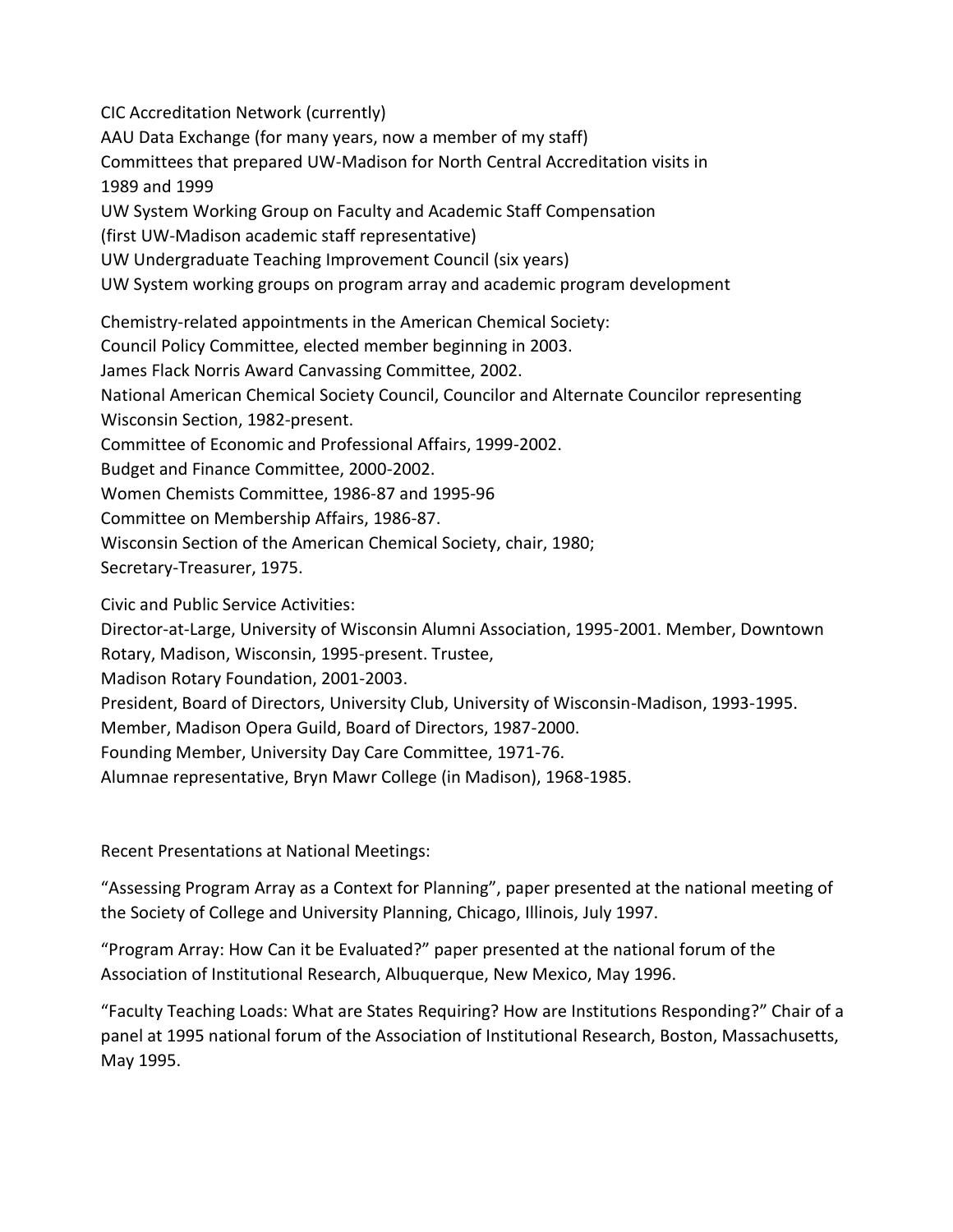Foreign Exchanges Encourage New Perspectives for Institutional Research", paper presented at the national forum of the Association of Institutional Research, Chicago, Illinois, May 1993.

"Development of a Teaching Load Policy", paper presented at the Association of Institutional Research National Forum, Atlanta, Georgia, May 1992.

Publications:

E. Berliner, Jean Kim and Martha Link, "Kinetics of Bromination of l,5 Dimethylnaphthalene. A Change in Mechanism," J. Org. Chem., 33, 1160 (1968).

C. J. Sih, P. Price, R. Sood, R. Solomon, G. Peruzotti and M. Casey, "Total Synthesis of Prostaglandins. II. Prostaglandin E1," J. Am. Chem. Soc., 94, 3643 (1972).

M. L. Casey, D. S. Kemp, K. G. Paul and D. D. Cox, "The Physical Organic Chemistry of Benzisoxazoles. I. Mechanism of Decomposition of Benzisoxazoles," J. Org. Chem., 38, 2294 (1973).

D. S. Kemp and M. L. Casey, "Linearity of the Bronsted Free Energy Relationship for Base-Catalyzed Decomposition of Benzisoxazoles," J. Am. Chem. Soc., 95, 6670 (1973).

R. C. Paulick, M. L. Casey, D. F. Hillenbrand and H. W. Whitlock, "A 13C Nuclear Magnetic Resonance Study of the Biosynthesis of Islandicin from 13CH313COONa," J. Am. Chem. Soc., 97, 5303 (1975).

M. L. Casey and H. W. Whitlock, "Determination of the Solution Conformation of Rifamycin S and Derivatives by Nuclear Magnetic Resonance," J. Am. Chem. Soc., 97, 6231 (1975).

M. L. Casey, R. C. Paulick and H. W. Whitlock, "A 13C Nuclear Magnetic Resonance Study of Mollisin and Its Biosynthesis," J. Am. Chem. Soc., 98, 2636 (1976).

Robert C. Paulick, Martha L. Casey, H. W. Whitlock, "A 13C Nuclear Magnetic Resonance Study of the Biosynthesis of Daunomycin from 13CH313CO2Na," J. Am. Chem. Soc., 98, 3370 (1976).

Martha L. Casey, Robert C. Paulick and H. W. Whitlock, "A 13C Nuclear Magnetic Resonance Study of the Biosynthesis of Daunomycin and Islandicin," J. Org. Chem., 43, 1627 (1978).

Martha L. Casey and Gebre Tesfagiorgis, "UW-Madison's Enrollment Prospects for the 1980s and Early 1990s," abstracted for the ERIC (Educational Resources Information Center) microfiche collection and the abstract published and indexed in Resources in Education, July 1984.

Fannie J. LeMoine, Martha L. Casey, et al., "Self-Study Lessons," in A Collection of Papers on Self-Study and Institutional Improvements 1990, Commission on Institutions of Higher Education of the North Central Association of Colleges and Schools, Chicago, Illinois, 1990.

Martha L. Casey and Judith Gill, "Policy Analysis" (bibliography), in Reference Sources: An Annotated Bibliography, edited by William R. Fendley, Jr. and Linda T. Seeloff, Association of Institutional Research, Tallahassee, Florida, 1993.